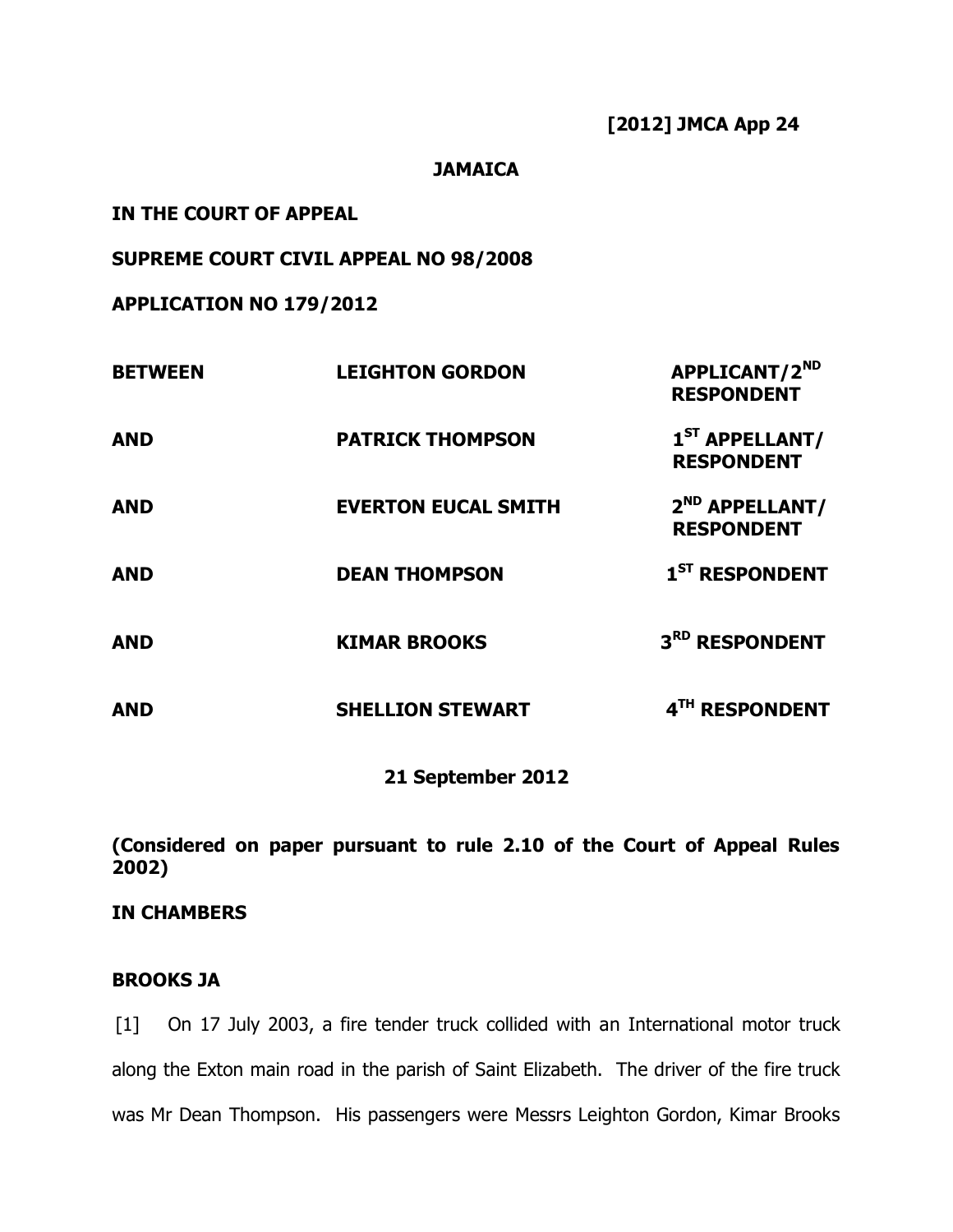and Shellion Stewart. Mr Dean Thompson and his passengers were injured. They will, together, be referred to hereafter as, "the respondents". All filed claims against the owner of the International truck, Mr Patrick Thompson and the driver thereof, Mr Everton Smith. Together, they will be referred to, hereafter, as "the appellants".

[2] On 18 August 2008, N.E. McIntosh J (as she then was) gave judgment for the respondents. In particular, she found that the present applicant, Mr Leighton Gordon, "suffered more than the other [respondents] leaving him with a 25% whole person disability, in terms of his orthopaedic injuries". She awarded him damages in the following terms:

| "Special Damages:             | \$708,680.00    |
|-------------------------------|-----------------|
| <b>General Damages:</b>       | \$6,000,000.00  |
| (for pain and suffering and   |                 |
| loss of amenities)            |                 |
| Handicap on the Labour Market | \$5,973,834.00" |

[3] The appellants have appealed the judgement both in respect of liability and damages. Although complaining generally that the damages awarded to the respondents are excessive, the appellants complain, particularly, that the learned judge erred in making an award for handicap on the labour market in favour of Mr Gordon. The error, they state, is due to the fact that she had already made an award for loss of future earning. In addition, the appellants complain that the award for handicap on the labour market, made to Mr Gordon, is excessive.

[4] Mr Gordon has now applied for permission to adduce fresh evidence at the hearing of the appeal. The fresh evidence is in respect of the award for handicap on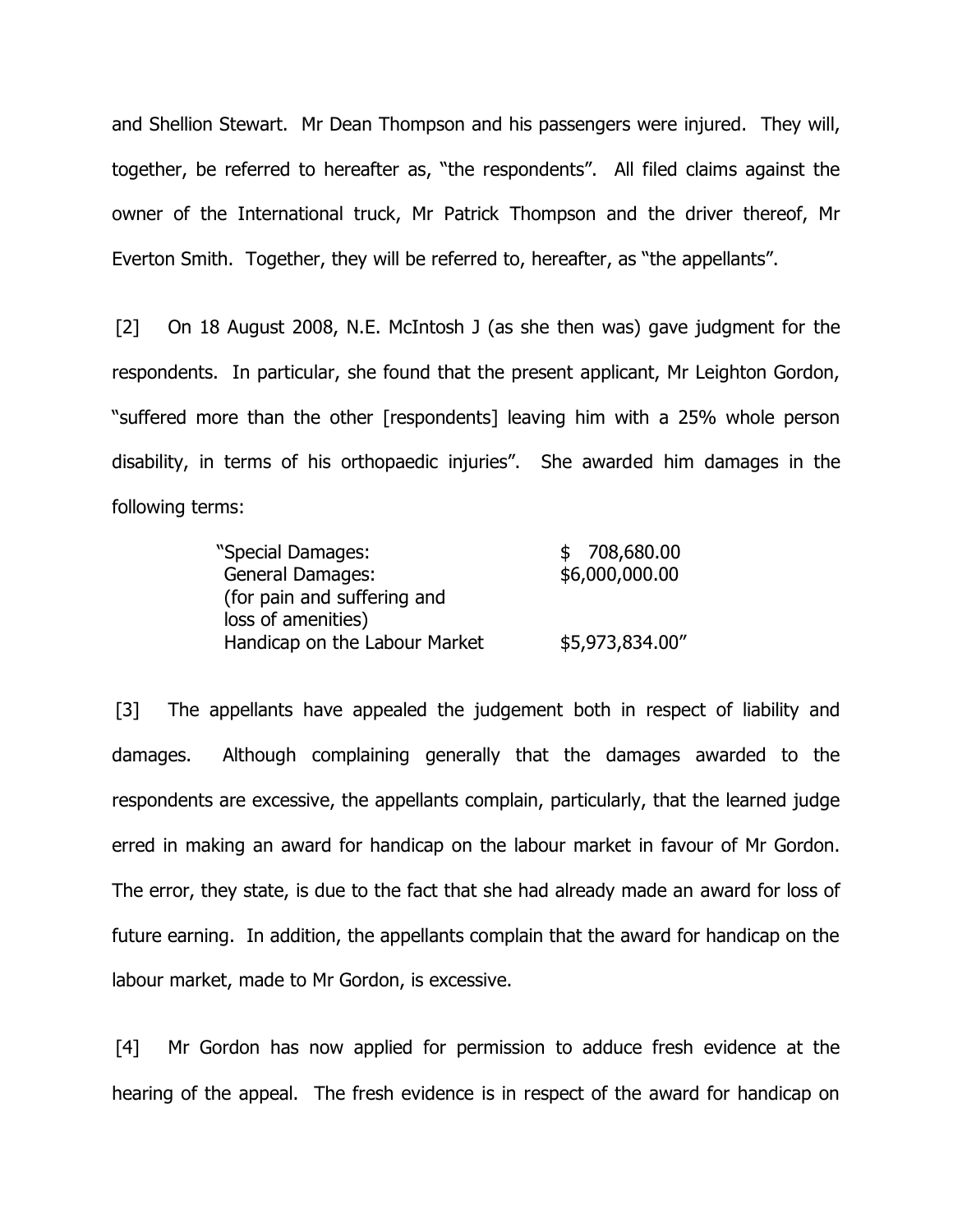the labour market. No objection has been filed on behalf of any other party. The question, as to whether to allow that evidence to be adduced, falls to be considered by a single judge, pursuant to rule 2.10 of the Court of Appeal Rules 2002.

#### **The relevant law**

[5] The starting point, for analysing the question, is section 28 of the Judicature (Appellate Jurisdiction) Act. It authorizes this court, in determining an appeal, to order the production of documents and the examination of witnesses, which production or examination is necessary for the determination of the appeal. The next relevant provision is rule 2.15(2)(h) of the Court of Appeal Rules 2002. That rule permits this court to "make any order or give any direction which is necessary to determine the real question in issue between the parties to the appeal". These provisions would seem to allow fresh evidence to be adduced.

[6] The fresh evidence, as adduced, may either be conclusive of the appeal or may cause the court to order a retrial of the matter. The bases on which the reception of fresh evidence should be considered, were set out in **Ladd v Marshall** [1954] 3 All ER 745. Lord Denning, at page 748 A-B of the report, outlined them as follows:

> "In order to justify the reception of fresh evidence or a new trial, three conditions must be fulfilled: **first, it must be shown that the evidence could not have been obtained with reasonable diligence for use at the trial: second, the evidence must be such that, if given, it would probably have an important influence on the result of the case, although it need not be decisive:** third, the evidence must be such as is presumably to be believed, or in other words, it must be apparently credible, although it need not be incontrovertible." (Emphasis supplied)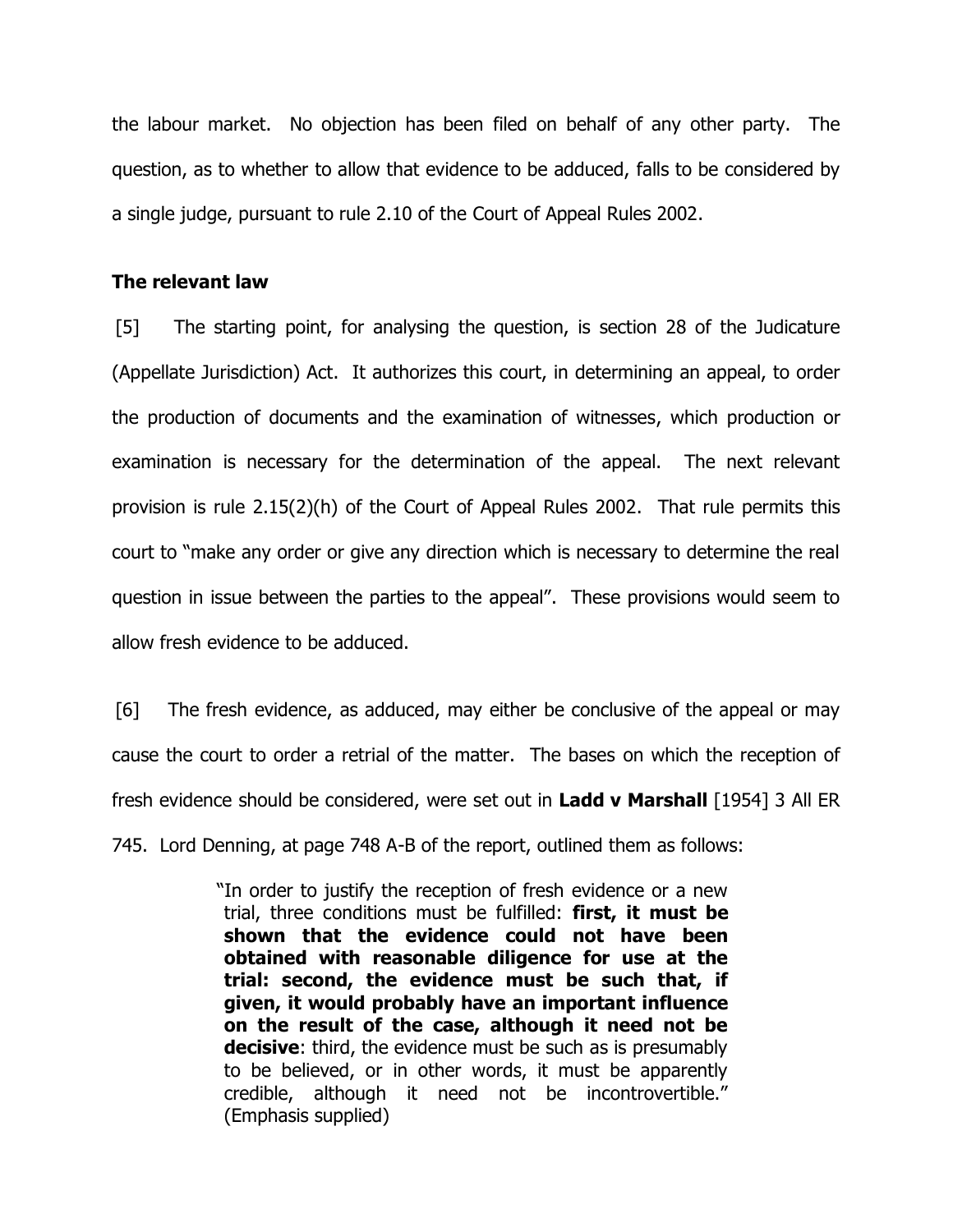[7] This court, in **George Beckford v Gloria Cumper** (1987) 24 JLR 470, approved the principles laid down in **Ladd v Marshall**. In his judgment, in **Beckford's** case, with which the rest of the court agreed, Carberry JA, comprehensively examined and applied the principles expounded in **Ladd v Marshall**.

[8] Similar, though not identical criteria, to those laid down in **Ladd v Marshall** were set out in **R v Parks** [1961] 3 All ER 633. These criteria were approved by this court in **Shawn Allen v R** SCCA No 7/2001 (delivered 22 March 2002). Panton JA (as he then was), at page 2 of the judgment, cited the following quotation from **R v Parks**:

> "First, the evidence that it is sought to call must be evidence which was not available at the trial. **Secondly, and this goes without saying, it must be evidence relevant to the issues**. Thirdly, it must be evidence which is credible evidence in the sense that it is well capable of belief; it is not for this court to decide whether it is to be believed or not, but it must be evidence which is capable of belief. Fourthly, the court will after considering that evidence go on to consider whether there might have been a reasonable doubt in the minds of the jury as to the guilt of the appellant if that evidence had been given together with the other evidence at the trial. " (Emphasis supplied)

[9] The principles set out in **Ladd v Marshall** have been considered as still being relevant since the promulgation of the Civil Procedure Rules 2002 (CPR). In **Hertfordshire Investments Ltd. v Bubb** [2000] 1 WLR 2318, the English Court of Appeal emphasised that strong grounds were required to allow fresh evidence in the face of a final judgment.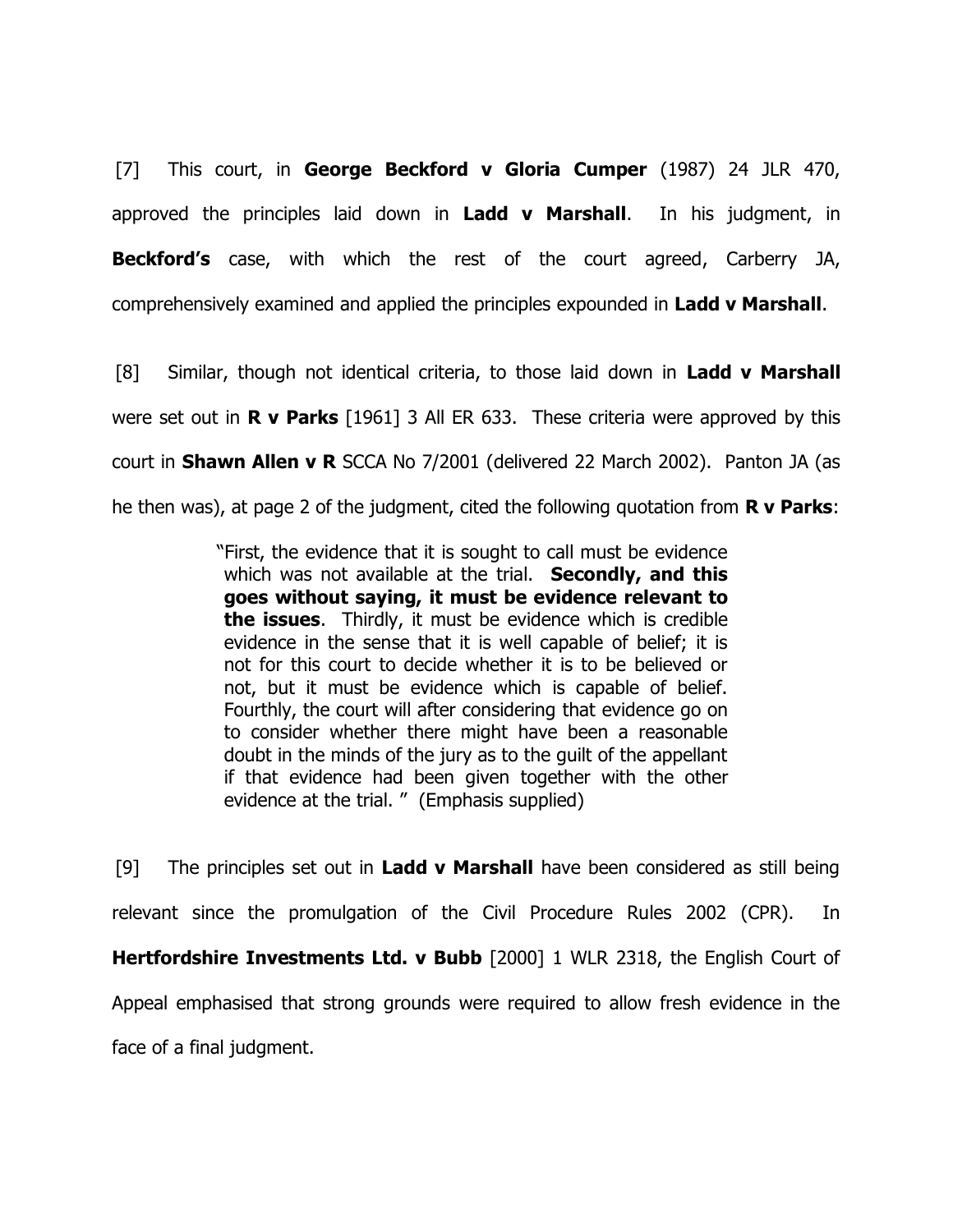[10] The principles set out in **R v Parks** were also considered as still being relevant, despite the passage of the years. Their Lordships so held, in **Kenneth Clarke v R** [2004] UKPC 5. **Clarke's** case was an appeal to the Privy Council from a decision of this court. It was, however, a criminal law case. After noting the difference in this context, between civil and criminal cases, in terms of the standard of proof, their Lordships addressed the matter of fresh documentary evidence. At paragraph [56] of the judgment, the Board quoted from **R v Sales** [2000] 2 Cr App R 431 to address the approach that an appellate court should take in respect of attempts to adduce fresh documentary evidence:

> "Proffered fresh evidence in written form is likely to be in one of three categories: plainly capable of belief; plainly incapable of belief, and possibly capable of belief. Without hearing the witness, evidence in the first category will usually be received and evidence in the second category will usually not be received. In relation to evidence in the third category, it may be necessary for this Court to hear the witness de bene esse in order to determine whether the evidence is capable of belief. That course is frequently followed in this Court. It was a course which we followed in this appeal, in relation to the evidence of the appellant himself and the three witnesses called in support of his appeal to whom we have referred." (Page 438 B-C)

[11] The criteria set out in **Ladd v Marshall**, **R v Parks** and **R v Sales** all apply in this court. Based on those criteria, the questions which arise to be asked in analysing whether to admit fresh evidence are:

1. Was the evidence discoverable, with reasonable diligence, at the time of the

trial?

2. Is the evidence relevant?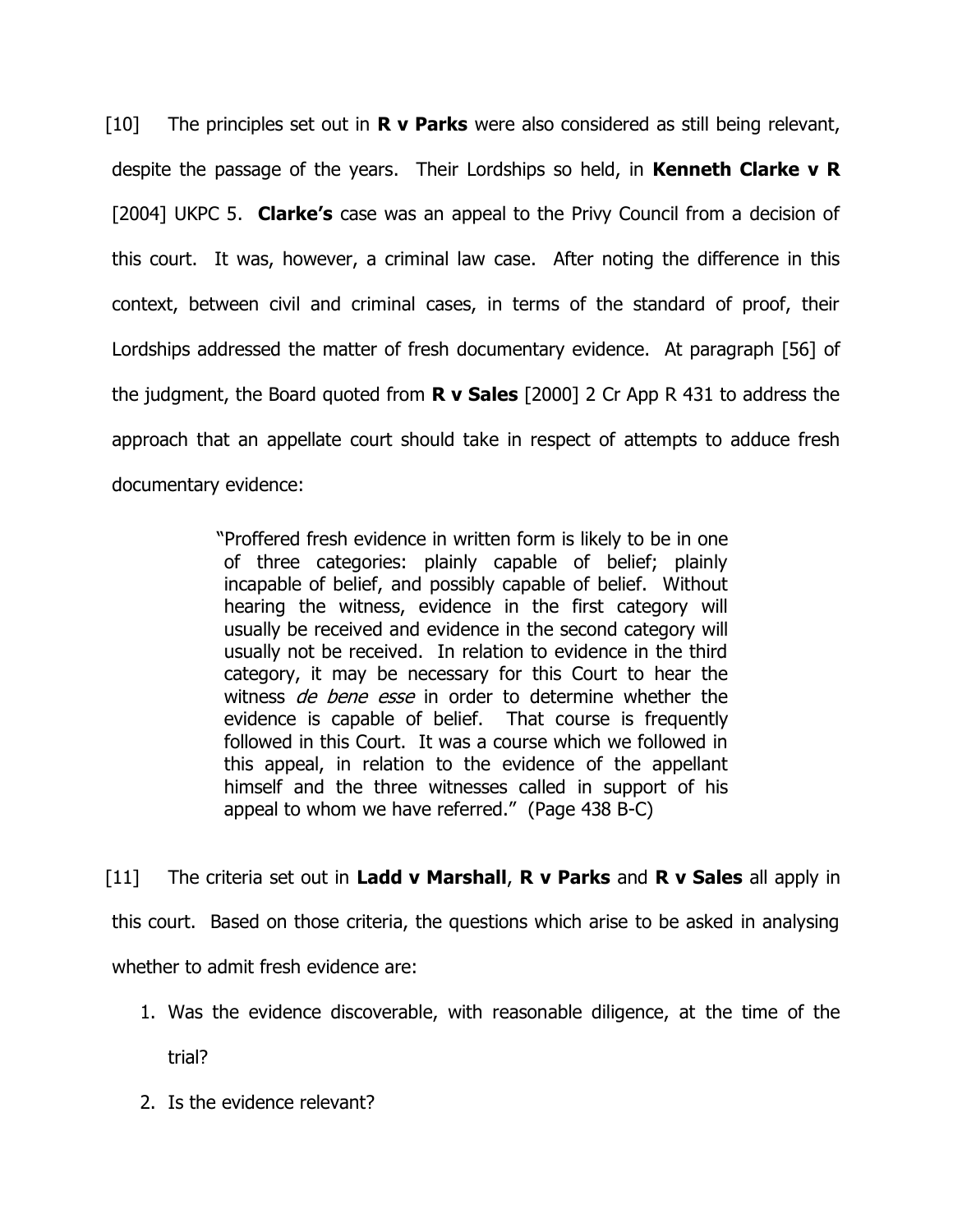- 3. Does the documentary evidence fall under any of the following categories of credibility:
	- a. Is it plainly capable of belief?
	- b. Is it plainly incapable of belief?
	- c. Is it possibly capable of belief?
- 4. Would the evidence have made a difference to the outcome?

It is now necessary to analyse the present application against the background of those criteria.

#### **The analysis**

[12] Mr Gordon seeks to adduce two documents into evidence. The first is a letter dated 11 July 2012 from his employer, the Jamaica Fire Brigade. It speaks to his being "retired from the Brigade on Medical Grounds with effect from 01 May, 2012". The second, is a medical report dated 11 November 2011. It addresses Mr Gordon's condition and makes recommendations as to his conditions of work.

[13] There is no difficulty in finding that the documents satisfy the first requirement, in that they, based on their dates, did not exist at the time of the trial. The next question, that of relevance, is perhaps the most problematic of the three criteria. It appears that Mr Gordon wishes to put these documents into evidence to show that subsequent events have proved the learned trial judge correct in making an award for handicap on the labour market. Miss Catherine Minto, one of his attorneys-at-law, deposed, in support of the application, that the evidence is relevant. She stated at paragraph [4] of her affidavit filed on 17 August 2012: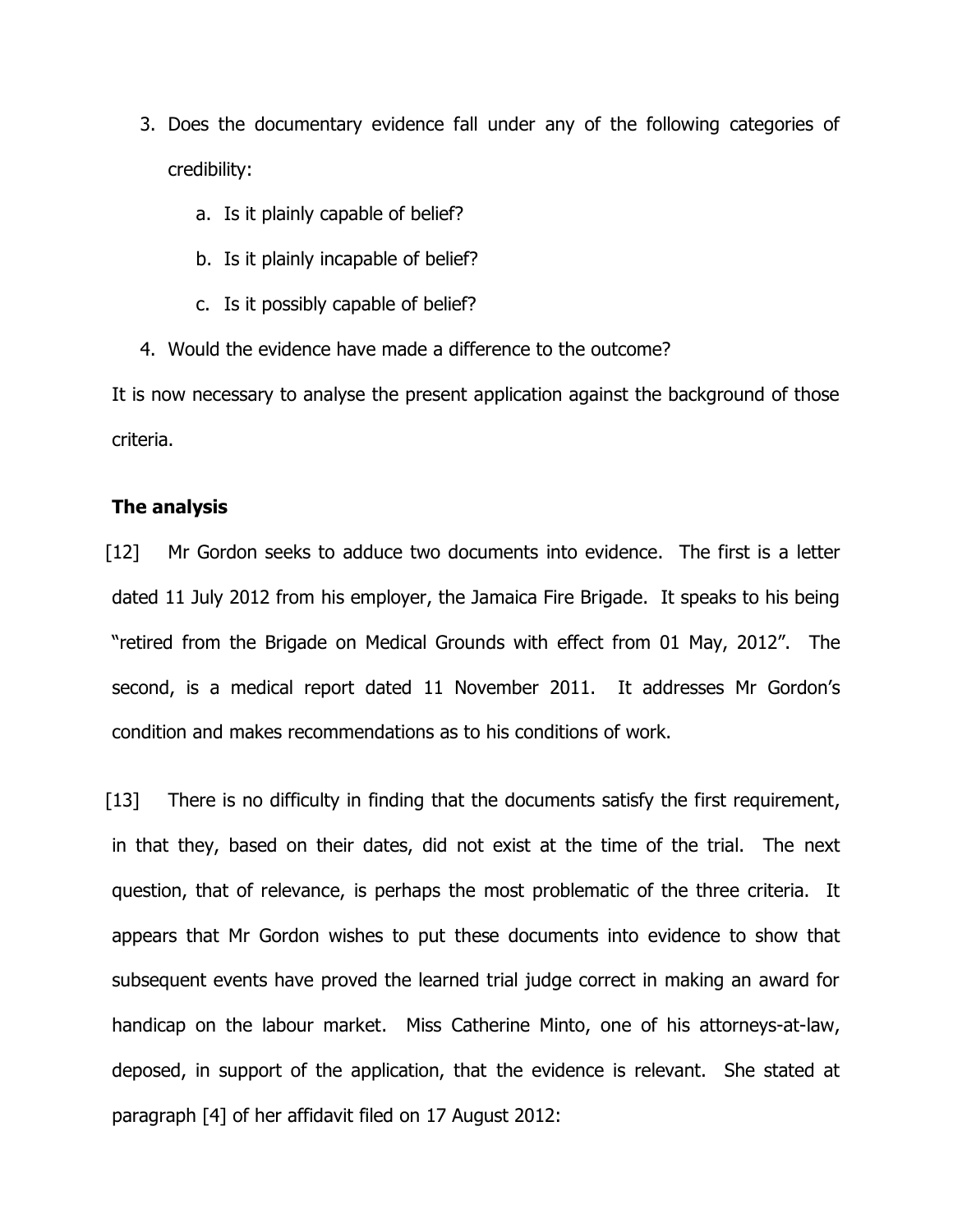"That this retirement letter is critical to the issues on Appeal as an award for Handicap on the Labour [Market] was made by Her Ladyship Mrs. Justice Norma McIntosh based on submissions made that the Second Respondent was at risk of losing his employment given the severity of his physical injuries and resulting in permanent partial disability. The risk has now manifested or solidified."

At paragraph [5], she said:

"That the Appellant is challenging the said award made to the Second Respondent as well as the award for pain and suffering and loss of amenities and therefore the evidence now being sought to be adduced is critical to a determination of the Appeal and the award made by Her Ladyship in relation to this Respondent."

[14] Mr Gordon has not filed a counter-notice of appeal. There will, therefore, be no attempt to have the level of damages increased as a result of the development. What, it seems, Mr Gordon wishes to do, is to show that the award by McIntosh J has been vindicated or justified by events occurring afterward.

[15] Since they address the issue of the loss of his employment, that is relevant to the question of handicap on the labour market (see **Moeliker v Reyrolle & Co Ltd** [1977] 1 WLR 132; **Edwards and Another v Pommells and Another** SCCA No 38/1990 (delivered 22 March 1991); **Walker v Pink** SCCA No 158/2001 (delivered 12 June 2003)). The cases just cited, speak to the risk that a person, who is injured but returns to his job, may lose that job in the future.

[16] I would hold that the documents are relevant and, therefore, satisfy the second requirement laid down by the authorities. It is, perhaps, necessary to state that the documents do not address the issue of causation. No connection between the motor